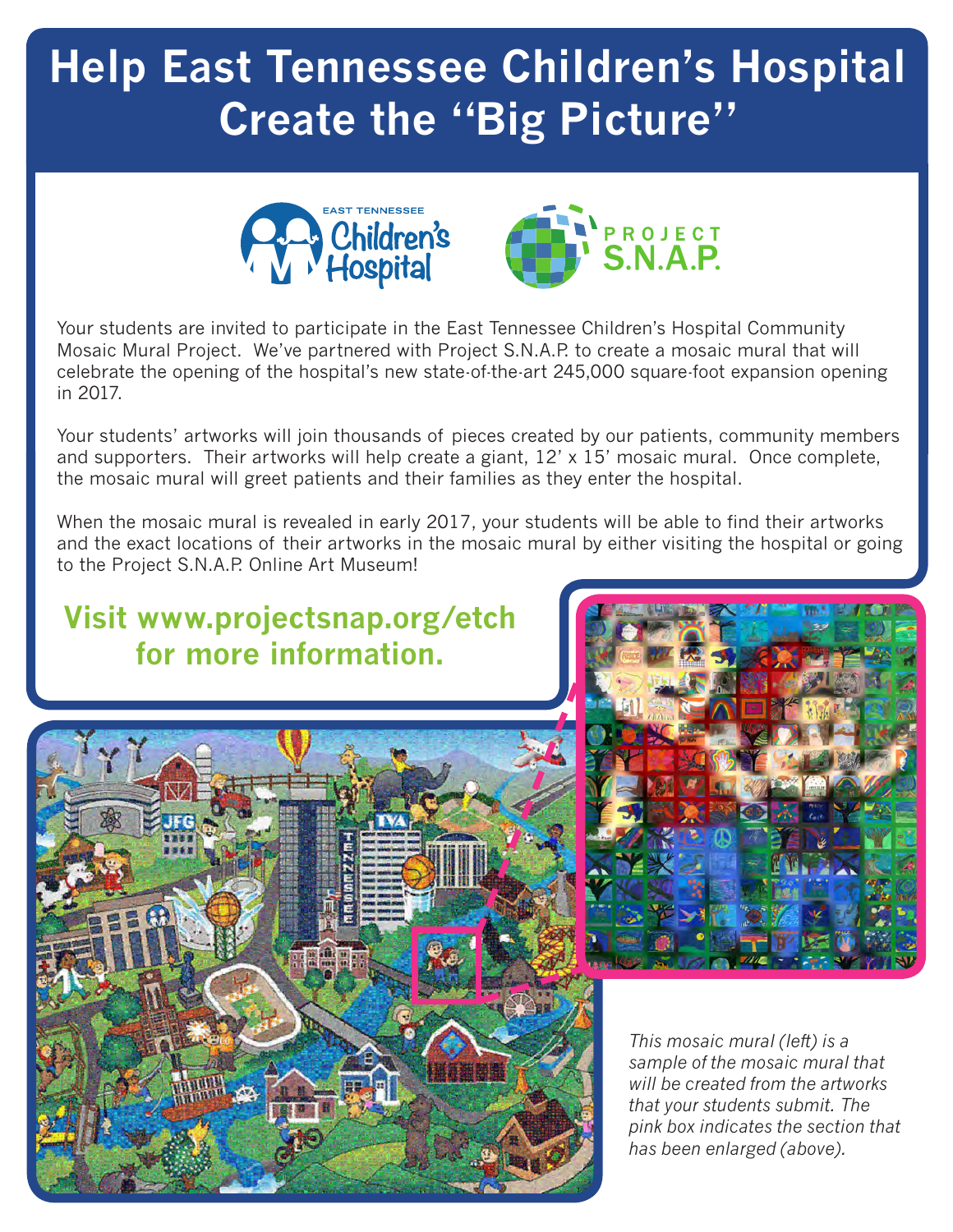## **Artwork Creation Guidelines**

- 1. Create a colorful artwork with the theme of **"Piecing Together a Healthy Tomorrow"**. You can consider some of the keywords below when thinking about what to include in your artwork:
	- **Compassion**
	- Hope
	- Family
	- Care
	- **Courage**
	- Children
	- **Community**
	- **Miracle**
- Healing
- **Laughter**
- Growth
- Faith
- **Doctors**
- Nurses

#### **PLEASE USE MARKERS OR COLORED PENCIL ONLY! Artworks created with chalk, pastel, glue, glitter, or other materials that create texture will not be accepted.**

All images must be dry and flat before submission so they can be easily scanned

- 2. All artworks should be original work relating to the project theme. Feel free to choose a word or phrase from the list above (or one of your own) to include in your artwork. **Please fill the entire page with color and avoid large amounts of white space.** All artworks will be reviewed for language and content.
- 3. Artwork must be created on the blank side of the **Artwork Entry Form** in **LANDSCAPE ORIENTATION**  (11" x 8.5"). Please do not utilize any other kind of paper. Contact the Project S.N.A.P. team for additional **Artwork Entry Forms**.
- 4. Students should write an **Artist's Statement** reflecting on the message, theme, and content of what they created. Write the **Artist's Statement** in pen/pencil on the lines on the back of the **Artwork Entry Form**.

NOTE: Please **DO NOT** include the following in the artwork:

- **• Student Names** (please ask students to put their name on the back and **NOT ON THE FRONT** of artwork)
- **• Paintings/photographs of people, copyrighted material, or inappropriate language/subject matter.**

#### **SUBMISSION GUIDELINES**

- 1. Send home the **Parent Flyer** to be completed, signed and returned to the school.
- 2. Make sure all of the information on the **Artwork Entry Form** is completed for each artwork.
- 3. Include a signed **Parent Flyer** for every artwork if possible. **THIS IS NOT REQUIRED** for participation.
- 4. All students should visit http://www.projectsnap.org/register and use the secure "Online Submission System" to log artwork with:
	- Student First Name
	- Student Last Name
	- Grade
	- Artist's Statement
- 5. Ship artworks in an envelope or in a box using **USPS Priority Mail**, **FedEx Ground** or **UPS Ground** to: Project S.N.A.P. , 6689 Orchard Lake Road, Suite 135, West Bloomfield, MI 48322 *\*Please obtain a tracking number and email it to info@projectsnap.org.*

#### **DEADLINE: May 8, 2015**

For questions or information, email info@projectsnap.org or call (248) 850-2202.



*NOTE: Original Artwork submitted to Project S.N.A.P. cannot be returned. All images will be accessible to students in the Project S.N.A.P. Online Art Museum after the mosaic mural is installed.* 

• Love